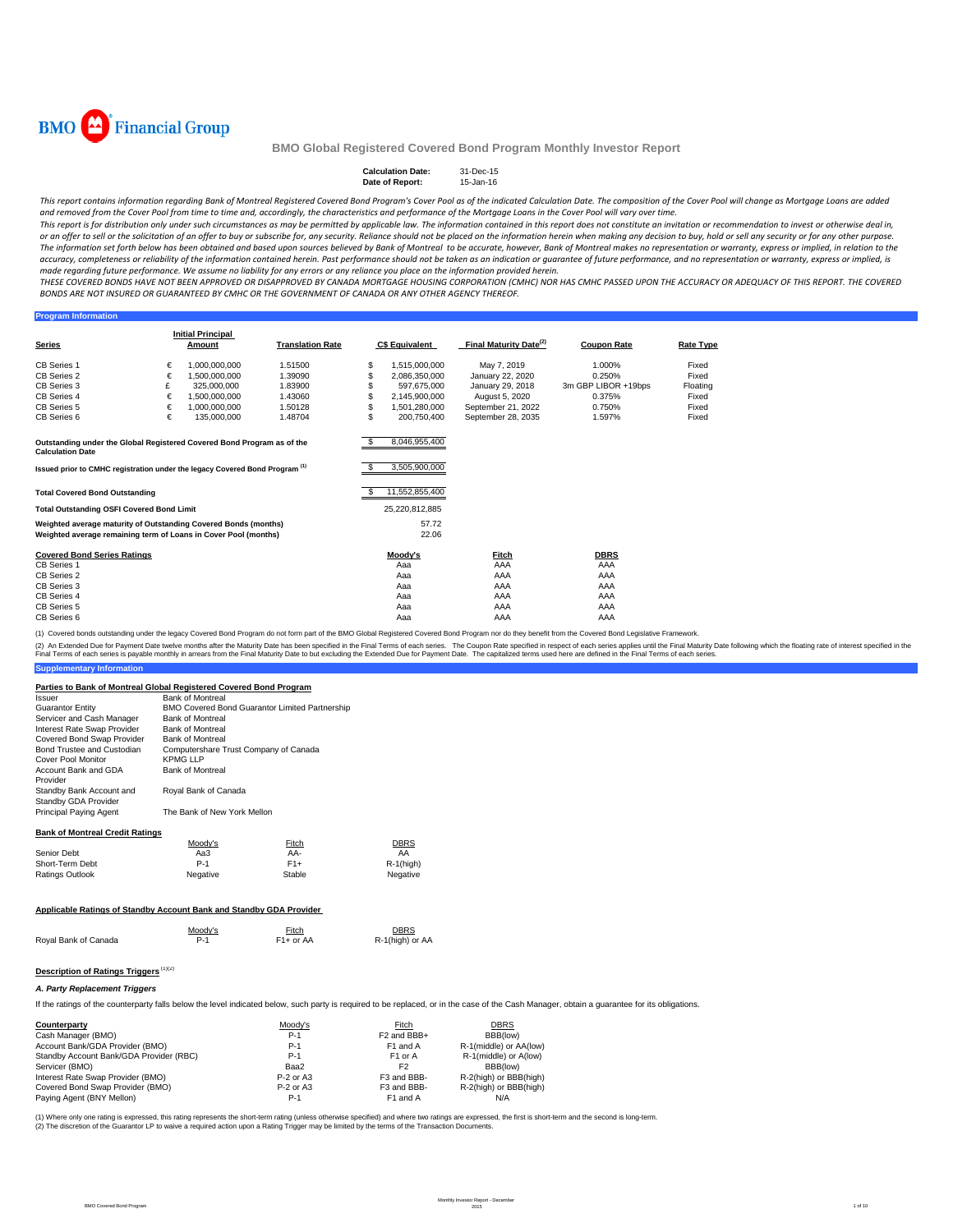

|                                                                                                                                                                                                                                                                                                                                                                    |                                          | <b>Calculation Date:</b><br>Date of Report: | 31-Dec-15<br>15-Jan-16                                            |
|--------------------------------------------------------------------------------------------------------------------------------------------------------------------------------------------------------------------------------------------------------------------------------------------------------------------------------------------------------------------|------------------------------------------|---------------------------------------------|-------------------------------------------------------------------|
| <b>B. Summary of Specific Rating Trigger Actions</b><br>I) The following actions are required if the Cash Manager (BMO) undergoes a downgrade below the stipulated rating:                                                                                                                                                                                         |                                          |                                             |                                                                   |
|                                                                                                                                                                                                                                                                                                                                                                    | Moody's                                  | Fitch                                       | <b>DBRS</b>                                                       |
| a) The Servicer will be required to direct amounts received<br>directly into the GDA Account (or Standby GDA Account if<br>applicable) within 2 Canadian business days and the Cash<br>Manager shall immediately remit any funds held at such<br>time for or on behalf of the Guarantor directly into the GDA<br>Account                                           | $P-1$                                    | F1 or A                                     | R-1(middle) or AA(low)                                            |
| II) The following actions are required if the Servicer (BMO) undergoes a downgrade below the stipulated rating:                                                                                                                                                                                                                                                    |                                          |                                             |                                                                   |
|                                                                                                                                                                                                                                                                                                                                                                    | Moody's                                  | Fitch                                       | <b>DBRS</b>                                                       |
| a) The Servicer will be required to direct amounts received<br>to the Cash Manager, or GDA as applicable                                                                                                                                                                                                                                                           | P-1                                      | F1 or A                                     | R-1(middle) or BBB(low)                                           |
| III) The Swap Provider is required to transfer credit support or transfer all of its rights and obligations to a replacement third party, or to obtain a<br>guarantee of its rights and obligations from a third party, if the Swap Provider undergoes a downgrade below the stipulated rating:<br>a) Interest Rate Swap Provider<br>b) Covered Bond Swap Provider | $Mody's^{(3)}$<br>P-1 or A2<br>P-1 or A2 | Fitch<br>F1 and A<br>F1 and A               | <b>DBRS</b><br>R-1(middle) or A (high)<br>R-1(middle) or A (high) |
| IV) The following actions are required if the Issuer (BMO) undergoes a downgrade below the stipulated rating:                                                                                                                                                                                                                                                      |                                          |                                             |                                                                   |
| a) Mandatory repayment of the Demand Loan                                                                                                                                                                                                                                                                                                                          | Moody's<br>N/A                           | Fitch<br>F <sub>2</sub> or BBB+             | <b>DBRS</b><br>N/A                                                |
| b) Cashflows will be exchanged under the Covered Bond<br>Swap Agreement (to the extent not already taking place)                                                                                                                                                                                                                                                   | Baa1                                     | BBB+                                        | BBB(high)                                                         |
| c) Transfer of title to Loans to Guarantor <sup>(4)</sup>                                                                                                                                                                                                                                                                                                          | A <sub>3</sub>                           | BBB-                                        | BBB(low)                                                          |
| <b>Events of Defaults &amp; Test Compliance</b><br>Asset Coverage Test (C\$ Equivalent of Outstanding<br>Covered Bond < Adjusted Aggregate Asset Amount)                                                                                                                                                                                                           |                                          | Pass                                        |                                                                   |
| <b>Issuer Event of Default</b>                                                                                                                                                                                                                                                                                                                                     |                                          | No                                          |                                                                   |

Guarantor LP Event of Default No. 2006. The Countries of the Countries of the Countries of No. 2006. No. 2007

(3) If no short term rating exists, then A1

(4) The transfer of registered title to the Loans to the Guarantor may be deferred if (A) satisfactory assurances are provided to the Guarantor and the Belle remains of profile to the Superintent of Financial Institutions

| <u>Moody's</u> | Fitch | DBRS <sup>(1)</sup> |
|----------------|-------|---------------------|
|                |       | A(high) or A(low)   |
|                |       |                     |
|                | P-1   | F1+                 |

Following a breach of the Pre-Maturity test in respect of a Series of Hard Bullet Covered Bonds, and unless the Pre-Maturity Liquidity Ledger is otherwise funded from the other sources, the<br>Partnership shall offer to sell

(1) In the case of DBRS, if Final Maturity Date is within six months of the Pre-Maturity Test Date, then A(high), otherwise A(low).

## **Reserve Fund**

| <b>Reserve Fund Required Amount Ratings</b><br>Senior<br>Short Term           | Moody's<br>P-1 | Fitch<br>А<br>E1 | <b>DBRS</b><br>A(low)<br>R-1(middle) |
|-------------------------------------------------------------------------------|----------------|------------------|--------------------------------------|
| Are the ratings of the Issuer below the Reserve Fund Required Amount Ratings? | No             |                  |                                      |

If the ratings of the Issuer fall below the Reserve Fund Required Amount Ratings, then the Guarantor shall credit or cause to be credited to the Reserve Fund funds up to an amount equal to the Reserve Fund Required Amount.

Reserve Fund Required Amount: Nil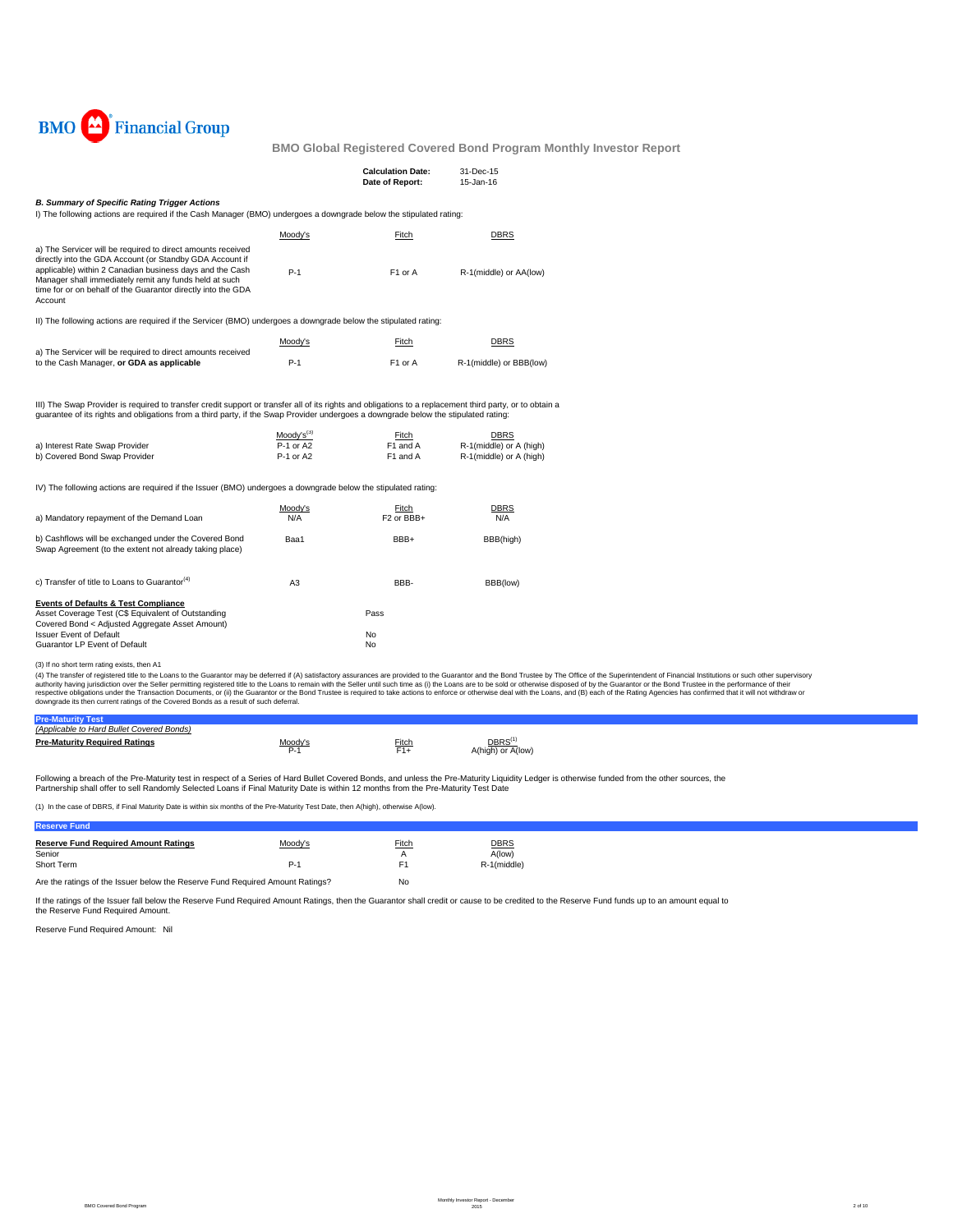

|                                                                                                                                                                                                                                                                                                | <b>Calculation Date:</b><br>Date of Report: | 31-Dec-15<br>15-Jan-16                          |                 |                                  |  |  |
|------------------------------------------------------------------------------------------------------------------------------------------------------------------------------------------------------------------------------------------------------------------------------------------------|---------------------------------------------|-------------------------------------------------|-----------------|----------------------------------|--|--|
| <b>Asset Coverage Test</b>                                                                                                                                                                                                                                                                     |                                             |                                                 |                 |                                  |  |  |
| C\$ Equivalent of Outstanding Covered Bonds                                                                                                                                                                                                                                                    | 8,046,955,400                               |                                                 |                 |                                  |  |  |
| $A^{(1)}$ = Lesser of (i) Sum of LTV adjusted outstanding principal balance and (ii)<br>Sum of Asset percentage adjusted outstanding principal balance<br>$B =$ Principal receipts not applied                                                                                                 | 11,996,904,298                              |                                                 | A (i)<br>A (ii) | 12,830,913,687<br>11,996,904,298 |  |  |
| $C =$ Cash capital contributions<br>$D =$ Substitution assets<br>$E = (i)$ Reserve fund balance<br>(ii) Pre - Maturity liquidity ledger balance<br>$F =$ Negative carry factor calculation<br>Total: $A + B + C + D + E - F$<br><b>Asset Coverage Test Pass/Fail</b>                           | 11,996,904,298<br>Pass                      | Asset Percentage<br>Maximum Asset<br>Percentage | 93.5%<br>95.0%  |                                  |  |  |
| (1) Market Value as determined by adjusting, not less than quarterly, the Original Market Value utilizing the Indexation Methodology (see Appendix for details) for subsequent price developments.<br><b>Valuation Calculation</b>                                                             |                                             |                                                 |                 |                                  |  |  |
| <b>Trading Value of Covered Bonds</b>                                                                                                                                                                                                                                                          | 8.058.665.364                               |                                                 |                 |                                  |  |  |
| A = Lesser of i) Present value of outstanding loan balance of Performing Eligible<br>Loans <sup>(1)</sup> and ii) 80% of Market Value <sup>(2)</sup> of properties securing Performing Eligible<br>Loans, net of adjustments                                                                   | 12,900,435,104                              |                                                 | A(i)            | 12,900,435,104                   |  |  |
| B = Principal receipts up to calculation date not otherwise applied<br>$C =$ Cash capital contributions<br>D = Trading Value of any Substitute Assets<br>$E = (i)$ Reserve Fund Balance, if applicable<br>(ii) Pre - Maturity liquidity ledger balance<br>F = Trading Value of Swap Collateral |                                             |                                                 | A (ii)          | 23,074,191,703                   |  |  |

Total:  $A + B + C + D + E + F$  \$ 12,900,435,104

(1) Present value of expected future cash flows of Loans using current market interest rates offered to BMO clients. The effective weighted average rate used for discounting is 2.56%.<br>(2) Market Value as determined by adju

| <b>Intercompany Loan Balance</b>                        |                          |                                                             |                        |  |  |
|---------------------------------------------------------|--------------------------|-------------------------------------------------------------|------------------------|--|--|
| Guarantee Loan<br>Demand Loan<br>Total                  |                          | \$<br>8,610,511,600<br>4,789,643,001<br>13,400,154,601<br>s |                        |  |  |
| <b>Cover Pool Losses</b>                                |                          |                                                             |                        |  |  |
| Period end                                              | <b>Write Off Amounts</b> | <b>Loss Percentage (Annualized)</b>                         |                        |  |  |
| December 31, 2015                                       | \$0                      | 0.00%                                                       |                        |  |  |
|                                                         |                          |                                                             |                        |  |  |
| <b>Cover Pool Flow of Funds</b>                         |                          |                                                             |                        |  |  |
|                                                         | <b>Current Month</b>     | Previous Month                                              |                        |  |  |
| <b>Cash Inflows</b>                                     |                          |                                                             |                        |  |  |
| Principal receipts                                      | 494,433,209              | 418,443,745                                                 |                        |  |  |
| Proceeds for sale of Loans<br><b>Revenue Receipts</b>   | 28,334,098               | 32,390,828                                                  |                        |  |  |
| Swap Receipts                                           | 2,824,201                | 2,749,662                                                   |                        |  |  |
| Cash Capital Contribution                               |                          |                                                             |                        |  |  |
| Advances of Intercompany Loans                          | 1,064,000,000            |                                                             |                        |  |  |
| Guarantee Fee                                           |                          |                                                             |                        |  |  |
| <b>Cash Outflows</b>                                    |                          |                                                             |                        |  |  |
| Swap Payment                                            |                          |                                                             |                        |  |  |
| Intercompany Loan interest                              | (16, 402, 998)           | (17, 114, 768)                                              |                        |  |  |
| Intercompany Loan principal                             | (409, 847, 000)          | (450, 510, 000)                                             |                        |  |  |
| Intercompany Loan repayment                             |                          |                                                             |                        |  |  |
| Mortgage Top-up Settlement<br>Misc Partnership Expenses | (1,062,755,937)          |                                                             |                        |  |  |
| <b>Profit Distribution to Partners</b>                  | (3, 180)<br>(98, 826)    | (108)                                                       |                        |  |  |
| Net inflows/(outflows)                                  | 100,483,567              | (14,040,641)                                                |                        |  |  |
|                                                         |                          |                                                             |                        |  |  |
| <b>Cover Pool - Summary Statistics</b>                  |                          |                                                             |                        |  |  |
| Asset Type                                              |                          | Mortgages                                                   |                        |  |  |
| Previous Month Ending Balance                           |                          | 12,275,427,151                                              |                        |  |  |
| Aggregate Outstanding Balance                           |                          | \$<br>12,845,584,573                                        |                        |  |  |
| Number of Loans<br>Average Loan Size                    |                          | 54,280<br>\$<br>236,654                                     |                        |  |  |
| Number of Primary Borrowers                             |                          | 51,978                                                      |                        |  |  |
| Number of Properties                                    |                          | 54,280                                                      |                        |  |  |
|                                                         |                          | Original <sup>(2)</sup>                                     | Indexed <sup>(1)</sup> |  |  |
| Weighted Average Current Loan to Value (LTV)            |                          | 59.27%                                                      | 51.37%                 |  |  |
| Weighted Average Authorized LTV                         |                          | 67.29%                                                      | 58.15%                 |  |  |
| Weighted Average Original LTV                           |                          | 67.29%                                                      |                        |  |  |
| Weighted Average Seasoning                              |                          | 27.46 (Months)                                              |                        |  |  |
| Weighted Average Coupon                                 |                          | 2.74%                                                       |                        |  |  |
| Weighted Average Original Term                          |                          | 49.52 (Months)                                              |                        |  |  |
| Weighted Average Remaining Term                         |                          | 22.06 (Months)                                              |                        |  |  |
| <b>Substitution Assets</b>                              |                          | Nil                                                         |                        |  |  |

<sup>(1)</sup> Value as determined by adjusting, not less than quarterly, the Original Market Value utilizing the Indexation Methodology (see Appendix for details) for subsequent price developments.<br><sup>(2)</sup> Value as most recently det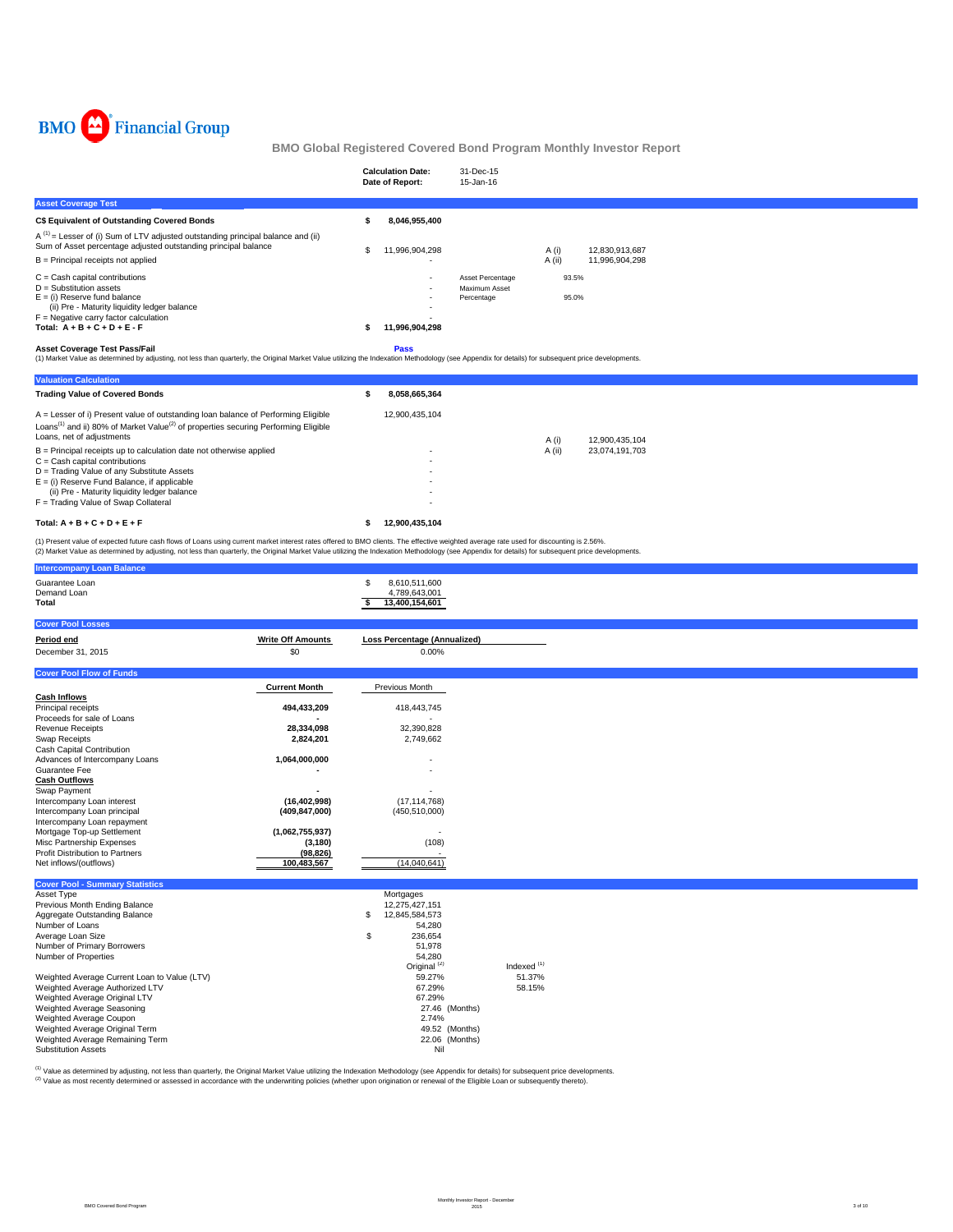

|                                                      | <b>Calculation Date:</b><br>Date of Report: | 31-Dec-15<br>15-Jan-16 |                          |            |
|------------------------------------------------------|---------------------------------------------|------------------------|--------------------------|------------|
| <b>Cover Pool - Delinquency Distribution</b>         |                                             |                        |                          |            |
| <b>Aging Summary</b>                                 | Number of Loans                             | Percentage             | <b>Principal Balance</b> | Percentage |
| Current and less than 30 days past due               | 54,056                                      | 99.59                  | 12,787,251,088<br>\$     | 99.55      |
| 30 - 59 days past due                                | 122                                         | 0.22                   | \$<br>30,854,444         | 0.24       |
| 60 - 89 days past due                                | 40                                          | 0.07                   | \$<br>12,808,156         | 0.10       |
| 90 or more days past due                             | 62                                          | 0.11                   | 14,670,886<br>\$         | 0.11       |
| <b>Grand Total</b>                                   | 54,280                                      | 100.00                 | \$<br>12,845,584,573     | 100.00     |
|                                                      |                                             |                        |                          |            |
| <b>Cover Pool - Provincial Distribution</b>          |                                             |                        |                          |            |
| <b>Province</b>                                      | Number of Loans                             | Percentage             | <b>Principal Balance</b> | Percentage |
| Alberta                                              | 6,648                                       | 12.25                  | \$<br>1,492,059,007      | 11.62      |
| <b>British Columbia</b>                              | 9,601                                       | 17.69                  | 3,440,078,124<br>\$      | 26.78      |
| Manitoba                                             | 933                                         | 1.72                   | \$<br>156,020,620        | 1.21       |
| New Brunswick                                        | 880                                         | 1.62                   | \$<br>106,619,765        | 0.83       |
| Newfoundland                                         | 1,020                                       | 1.88                   | \$<br>161,420,611        | 1.26       |
| Northwest Territories & Nunavut                      |                                             |                        | \$                       |            |
| Nova Scotia                                          | 1,653                                       | 3.05                   | 278,449,316<br>\$        | 2.17       |
| Ontario                                              | 22,093                                      | 40.70                  | 5,127,369,226<br>\$      | 39.92      |
| Prince Edward Island                                 | 294                                         | 0.54                   | \$<br>40,327,755         | 0.31       |
| Quebec                                               | 9,383                                       | 17.29                  | \$<br>1,686,733,571      | 13.13      |
| Saskatchewan                                         | 1,775                                       | 3.27                   | 356,506,578<br>\$        | 2.78       |
| <b>Yukon Territories</b>                             |                                             |                        |                          |            |
| <b>Grand Total</b>                                   | 54,280                                      | 100.00                 | 12,845,584,573<br>\$     | 100.00     |
| <b>Cover Pool - Credit Score Distribution</b>        |                                             |                        |                          |            |
| <b>Credit Score</b>                                  | <b>Number of Loans</b>                      | Percentage             | <b>Principal Balance</b> | Percentage |
| Less than 600 or Unavailable                         | 3,991                                       | 7.35                   | 998,982,721<br>\$        | 7.78       |
| $600 - 650$                                          | 2,407                                       | 4.43                   | \$<br>593,363,980        | 4.62       |
| 651 - 700                                            | 5,917                                       | 10.90                  | \$<br>1,504,008,445      | 11.71      |
| 701 - 750                                            | 11,736                                      | 21.62                  | \$<br>3,016,775,276      | 23.48      |
| 751 - 800                                            | 20,219                                      | 37.25                  | \$<br>4,829,491,700      | 37.60      |
| 801 and Above                                        | 10,010                                      | 18.44                  | 1,902,962,452<br>\$      | 14.81      |
| <b>Grand Total</b>                                   | 54,280                                      | 100.00                 | 12,845,584,573<br>\$     | 100.00     |
| <b>Cover Pool - Rate Type Distribution</b>           |                                             |                        |                          |            |
| <b>Rate Type</b>                                     | Number of Loans                             | Percentage             | <b>Principal Balance</b> | Percentage |
| Fixed                                                | 43,756                                      | 80.61                  | \$<br>9,986,880,468      | 77.75      |
| Variable                                             | 10,524                                      | 19.39                  | 2,858,704,106<br>- \$    | 22.25      |
| <b>Grand Total</b>                                   | 54,280                                      | 100.00                 | \$<br>12,845,584,573     | 100.00     |
|                                                      |                                             |                        |                          |            |
| <b>Cover Pool - Mortgage Asset Type Distribution</b> |                                             |                        |                          |            |
| <b>Mortgage Asset Type</b>                           | Number of Loans                             | Percentage             | <b>Principal Balance</b> | Percentage |
| Conventional Amortizing Mortgages                    | 54,280                                      | 100.00                 | \$<br>12,845,584,573     | 100.00     |
| <b>Grand Total</b>                                   | 54,280                                      | 100.00                 | 12,845,584,573<br>\$     | 100.00     |
| <b>Cover Pool - Occupancy Type Distribution</b>      |                                             |                        |                          |            |
|                                                      |                                             |                        |                          |            |
| <b>Occupancy Type</b>                                | <b>Number of Loans</b>                      | Percentage             | <b>Principal Balance</b> | Percentage |
| Owner Occupied                                       | 41,473                                      | 76.41                  | \$<br>10, 185, 252, 371  | 79.29      |
| Non-Owner Occupied                                   | 12,807                                      | 23.59                  | 2,660,332,203<br>\$      | 20.71      |
| <b>Grand Total</b>                                   | 54,280                                      | 100.00                 | 12,845,584,573<br>\$     | 100.00     |
| <b>Cover Pool - Mortgage Rate Distribution</b>       |                                             |                        |                          |            |
| Mortgage Rate (%)                                    | Number of Loans                             | Percentage             | <b>Principal Balance</b> | Percentage |
| Less than 1.00                                       |                                             |                        | \$                       |            |
| $1.00 - 3.99$                                        | 53,771                                      | 99.06                  | 12,771,731,494<br>\$     | 99.43      |
| $4.00 - 4.49$                                        | 344                                         | 0.63                   | \$<br>49,853,034         | 0.39       |
| $4.50 - 4.99$                                        | 114                                         | 0.21                   | \$<br>16,838,603         | 0.13       |
| $5.00 - 5.49$                                        | 38                                          | 0.07                   | \$<br>5,494,601          | 0.04       |
| $5.50 - 5.99$                                        | 9                                           | 0.02                   | \$<br>1,045,981          | 0.01       |
| $6.00 - 6.49$                                        | $\overline{4}$                              | 0.01                   | 620,862<br>S             | 0.00       |
| $6.50 - 6.99$                                        |                                             |                        | S.                       |            |
| $7.00 - 7.49$                                        |                                             |                        |                          |            |
| $7.50 - 7.99$                                        |                                             |                        |                          |            |
| 8.00 and Above                                       |                                             |                        |                          |            |
|                                                      |                                             |                        |                          |            |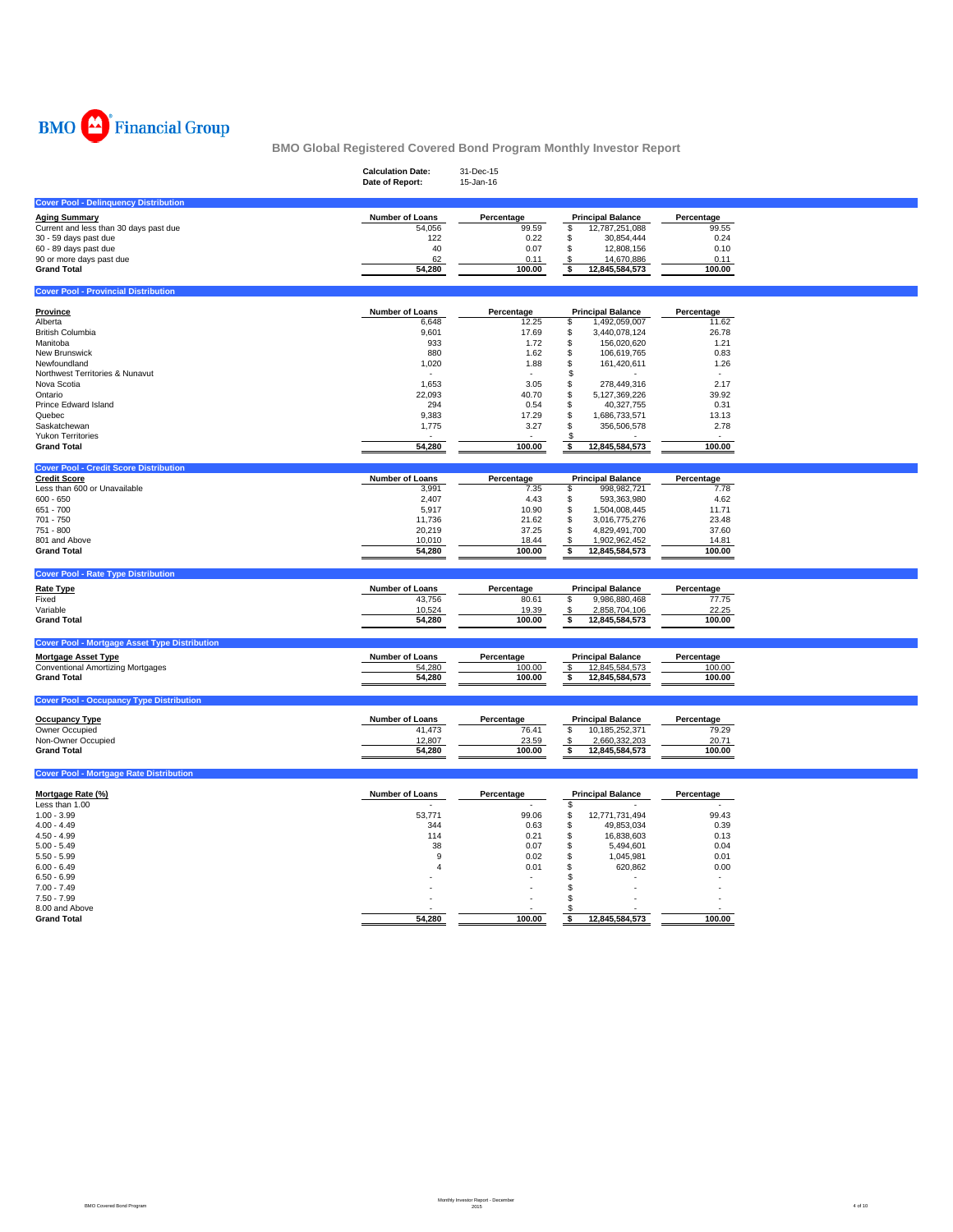

# **Calculation Date:** 31-Dec-15 **Date of Report:** 15-Jan-16

| Cover Pool - Indexed LTV Distribution (1) |                        |            |   |                          |            |
|-------------------------------------------|------------------------|------------|---|--------------------------|------------|
| Indexed LTV (%)                           | <b>Number of Loans</b> | Percentage |   | <b>Principal Balance</b> | Percentage |
| 20.00 and Below                           | 5,311                  | 9.78       |   | 405,752,208              | 3.16       |
| $20.01 - 25.00$                           | 2,512                  | 4.63       |   | 329.829.554              | 2.57       |
| $25.01 - 30.00$                           | 2,801                  | 5.16       |   | 446.559.244              | 3.48       |
| $30.01 - 35.00$                           | 2,958                  | 5.45       |   | 553.695.464              | 4.31       |
| $35.01 - 40.00$                           | 3,231                  | 5.95       |   | 743.853.907              | 5.79       |
| $40.01 - 45.00$                           | 3,985                  | 7.34       |   | 1.029.677.358            | 8.02       |
| $45.01 - 50.00$                           | 4,875                  | 8.98       |   | 1.450.445.258            | 11.29      |
| $50.01 - 55.00$                           | 6,698                  | 12.34      |   | 2.142.665.741            | 16.68      |
| $55.01 - 60.00$                           | 7,285                  | 13.42      |   | 2,093,243,417            | 16.30      |
| $60.01 - 65.00$                           | 7,623                  | 14.04      |   | 1,822,764,870            | 14.19      |
| 65.01 - 70.00                             | 3,592                  | 6.62       | S | 923.983.976              | 7.19       |
| 70.01 - 75.00                             | 2,735                  | 5.04       |   | 707.881.893              | 5.51       |
| 75.01 - 80.00                             | 674                    | 1.24       |   | 195,231,684              | 1.52       |
| 80.01 and Above                           |                        |            |   |                          | ۰          |
| <b>Grand Total</b>                        | 54,280                 | 100.00     |   | 12.845.584.573           | 100.00     |

<sup>(1)</sup> Value as determined by adjusting, not less than quarterly, the Original Market Value utilizing the Indexation Methodology (see Appendix for details) for subsequent price developments.

| <b>Cover Pool - Remaining Term Distribution</b> |                        |            |                          |            |
|-------------------------------------------------|------------------------|------------|--------------------------|------------|
| <b>Months to Maturity</b>                       | <b>Number of Loans</b> | Percentage | <b>Principal Balance</b> | Percentage |
| Less than 12                                    | 13.676                 | 25.20      | 3,854,538,638            | 30.01      |
| $12 - 17$                                       | 8.882                  | 16.36      | 1.890.570.491            | 14.72      |
| $18 - 24$                                       | 15.401                 | 28.37      | 3.183.685.380            | 24.78      |
| $25 - 30$                                       | 3.597                  | 6.63       | 753.916.191              | 5.87       |
| $31 - 36$                                       | 2.519                  | 4.64       | 680.398.846              | 5.30       |
| $37 - 42$                                       | 1,687                  | 3.11       | 444.085.709              | 3.46       |
| $43 - 48$                                       | 5,211                  | 9.60       | 1.282.457.045            | 9.98       |
| $49 - 54$                                       | 1.925                  | 3.55       | 457.285.667              | 3.56       |
| $55 - 60$                                       | 1,281                  | 2.36       | 274.582.906              | 2.14       |
| $61 - 63$                                       |                        | 0.00       | 181.235                  | 0.00       |
| 72 and Above                                    | 100                    | 0.18       | 23.882.465               | 0.19       |
| <b>Grand Total</b>                              | 54.280                 | 100.00     | 12.845.584.573           | 100.00     |

| <b>Number of Loans</b> | Percentage |   |                | Percentage               |
|------------------------|------------|---|----------------|--------------------------|
| 10.800                 | 19.90      |   | 686.767.429    | 5.35                     |
| 18,616                 | 34.30      |   | 2.789.247.175  | 21.71                    |
| 12.750                 | 23.49      | S | 3.119.739.227  | 24.29                    |
| 5.737                  | 10.57      |   | 1.969.775.506  | 15.33                    |
| 2,639                  | 4.86       |   | 1,174,063,408  | 9.14                     |
| 1,328                  | 2.45       |   | 724.884.410    | 5.64                     |
| 685                    | 1.26       |   | 443.391.033    | 3.45                     |
| 370                    | 0.68       |   | 275.796.604    | 2.15                     |
| 295                    | 0.54       |   | 250.538.517    | 1.95                     |
| 201                    | 0.37       |   | 190.227.158    | 1.48                     |
| 576                    | 1.06       |   | 699.779.615    | 5.45                     |
| 222                    | 0.41       |   | 381.118.546    | 2.97                     |
| 61                     | 0.11       |   | 140.255.945    | 1.09                     |
|                        |            |   |                |                          |
| 54,280                 | 100.00     |   | 12.845.584.573 | 100.00                   |
|                        |            |   |                | <b>Principal Balance</b> |

| <b>Cover Pool - Property Type Distribution</b> |                 |            |                          |            |
|------------------------------------------------|-----------------|------------|--------------------------|------------|
| <b>Property Type</b>                           | Number of Loans | Percentage | <b>Principal Balance</b> | Percentage |
| Condominium                                    | 11.549          | 21.28      | 2.147.455.848            | 16.72      |
| Multi-Residential                              | 2,855           | 5.26       | 660.264.693              | 5.14       |
| Single Family                                  | 35,888          | 66.12      | 9.174.397.997            | 71.42      |
| Townhouse                                      | 3,988           | 7.35       | 863.466.035              | 6.72       |
| <b>Grand Total</b>                             | 54,280          | 100.00     | 12.845.584.573           | 100.00     |

*Note: Percentages and totals in the above tables may not add exactly due to rounding.*

| Cover Pool - Indexed LTV and Delinquency Distribution by Province (1) |  |  |  |  |
|-----------------------------------------------------------------------|--|--|--|--|
|-----------------------------------------------------------------------|--|--|--|--|

|          |                 |                                                     |                           | <b>Aging Summary</b>      |                             |    |               |
|----------|-----------------|-----------------------------------------------------|---------------------------|---------------------------|-----------------------------|----|---------------|
| Province | Indexed LTV (%) | <b>Current and</b><br>less than 30<br>days past due | 30 to 59<br>days past due | 60 to 89<br>days past due | 90 or more<br>days past due |    | Total         |
| Alberta  | 20.00 and Below | 38,696,875                                          | ٠                         |                           | 21,072                      | £. | 38.717.947    |
|          | $20.01 - 25$    | 28.893.694                                          |                           |                           |                             |    | 28.893.694    |
|          | $25.01 - 30$    | 42.731.372                                          | 134.045                   | 575.369                   |                             |    | 43.440.787    |
|          | $30.01 - 35$    | 57,530,326                                          | 263,117                   |                           |                             |    | 57,793,443    |
|          | $35.01 - 40$    | 54,306,697                                          |                           |                           |                             |    | 54,306,697    |
|          | $40.01 - 45$    | 85.303.801                                          | 258.032                   | 126.745                   | 661,482                     |    | 86,350,060    |
|          | $45.01 - 50$    | 105.002.757                                         |                           |                           |                             |    | 105,002,757   |
|          | $50.01 - 55$    | 163.743.584                                         | 155.558                   |                           |                             |    | 163,899,142   |
|          | $55.01 - 60$    | 229.092.276                                         | 575.085                   | 824.536                   |                             |    | 230.491.897   |
|          | $60.01 - 65$    | 348.116.694                                         | 944.231                   | 261,891                   | 376.645                     |    | 349,699,460   |
|          | $65.01 - 70$    | 181.035.746                                         |                           |                           | 194,532                     |    | 181,230,278   |
|          | $70.01 - 75$    | 92.542.087                                          | 207.002                   |                           |                             |    | 92.749.089    |
|          | 75.01 - 80      | 58,185,443                                          |                           | 1,298,314                 |                             |    | 59,483,758    |
|          | 80.01 and Above |                                                     |                           |                           |                             |    |               |
|          |                 | 1,485,181,352                                       | 2,537,070                 | 3,086,855                 | 1,253,731                   |    | 1,492,059,007 |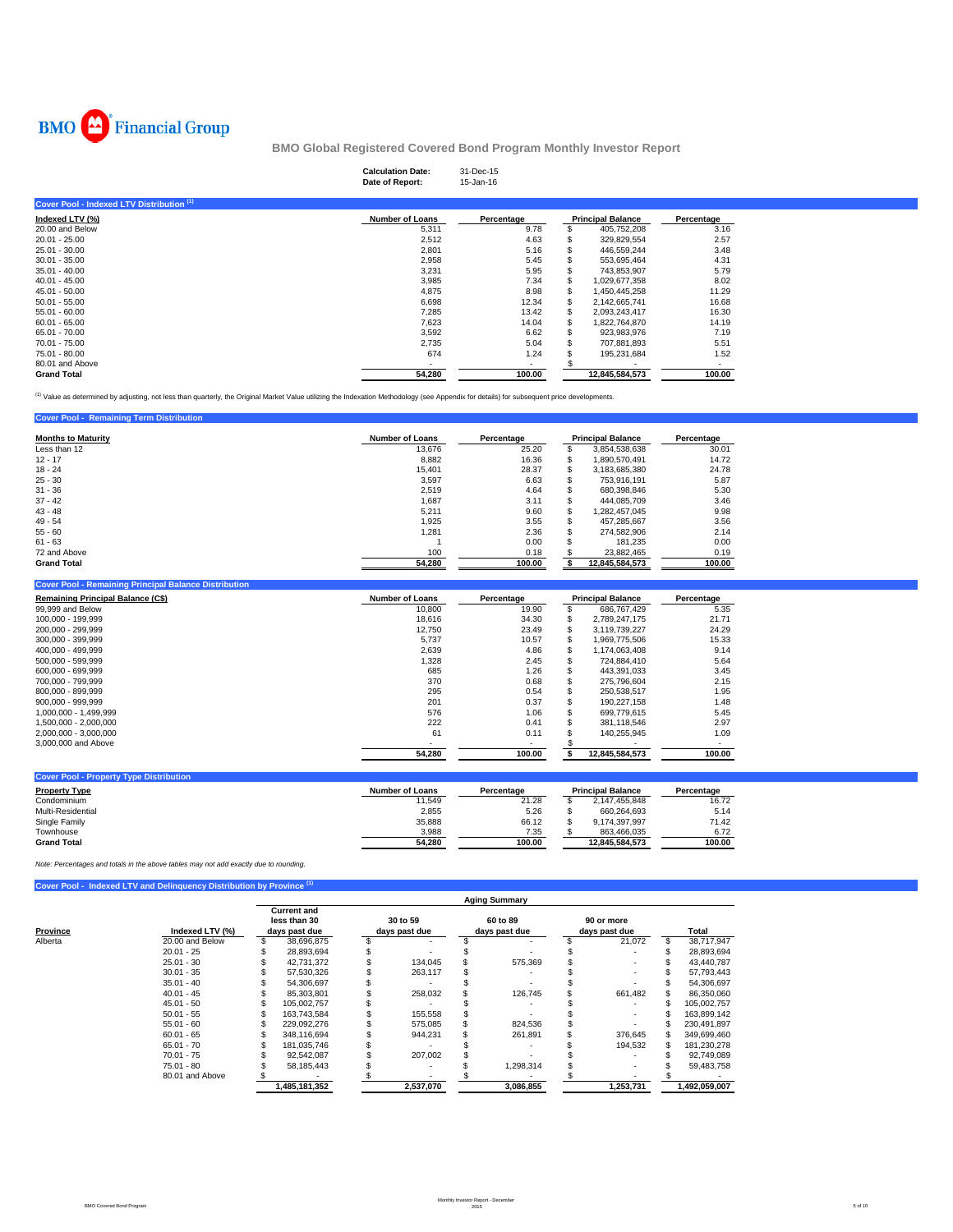

**Calculation Date:** 31-Dec-15 **Date of Report:** 15-Jan-16

|                         |                                 |                                        |                                      | <b>Aging Summary</b>    |                    |                                        |
|-------------------------|---------------------------------|----------------------------------------|--------------------------------------|-------------------------|--------------------|----------------------------------------|
|                         |                                 | <b>Current and</b><br>less than 30     | 30 to 59                             | 60 to 89                | 90 or more         |                                        |
| Province                | Indexed LTV (%)                 | days past due                          | days past due                        | days past due           | days past due      | Total                                  |
| <b>British Columbia</b> | 20.00 and Below                 | \$<br>135,961,108                      | \$<br>349,342                        | \$                      | \$<br>77,829       | \$<br>136,388,279                      |
|                         | $20.01 - 25$                    | S<br>116,098,237                       | \$                                   | \$                      | \$<br>206,378      | \$<br>116,304,616                      |
|                         | $25.01 - 30$                    | \$<br>152,641,817                      | \$<br>222,067                        | \$<br>608,631           | \$                 | \$<br>153,472,515                      |
|                         | $30.01 - 35$                    | \$<br>183,962,287                      | \$<br>180,972                        | \$                      | \$                 | \$<br>184, 143, 259                    |
|                         | $35.01 - 40$                    | \$<br>282,456,459                      | \$<br>1,253,792<br>558.974           | \$<br>92,493<br>411.285 | \$<br>393,138      | \$<br>284,195,882                      |
|                         | $40.01 - 45$<br>$45.01 - 50$    | \$<br>408,199,857<br>\$<br>559,969,794 | \$<br>\$<br>1,609,259                | \$<br>\$<br>1,588,091   | \$<br>\$           | \$<br>409,170,117<br>\$<br>563,167,144 |
|                         | $50.01 - 55$                    | \$<br>854,769,457                      | \$<br>2,090,128                      | \$<br>513,926           | \$<br>442,443      | \$<br>857,815,954                      |
|                         | $55.01 - 60$                    | \$<br>423,608,831                      | \$<br>903,199                        | \$                      | \$<br>1,427,895    | \$<br>425,939,925                      |
|                         | $60.01 - 65$                    | \$<br>198,263,870                      | \$                                   | \$                      | \$<br>463,279      | \$<br>198,727,150                      |
|                         | $65.01 - 70$                    | \$<br>89,358,841                       | \$                                   | \$                      | \$                 | \$<br>89,358,841                       |
|                         | $70.01 - 75$                    | \$<br>20,826,184                       | \$                                   | \$                      | \$<br>568,259      | \$<br>21,394,443                       |
|                         | 75.01 - 80                      | \$                                     | \$                                   | \$                      | \$                 | \$                                     |
|                         | 80.01 and Above                 | \$.<br>3,426,116,745                   | \$<br>7,167,733                      | \$<br>3,214,425         | \$<br>3,579,221    | S<br>3,440,078,124                     |
|                         |                                 |                                        |                                      |                         |                    |                                        |
|                         |                                 | <b>Current</b> and                     |                                      | <b>Aging Summary</b>    |                    |                                        |
|                         |                                 | less than 30                           | 30 to 59                             | 60 to 89                | 90 or more         |                                        |
| Province                | Indexed LTV (%)                 | days past due                          | days past due                        | days past due           | days past due      | <b>Total</b>                           |
| Manitoba                | 20.00 and Below                 | \$<br>3,260,658                        | \$                                   | \$                      | \$                 | \$<br>3,260,658                        |
|                         | $20.01 - 25$                    | \$<br>2,746,019                        | \$                                   | \$                      | \$                 | \$<br>2,746,019                        |
|                         | $25.01 - 30$                    | \$<br>3,315,472                        | \$                                   | \$                      | \$                 | \$<br>3,315,472                        |
|                         | $30.01 - 35$                    | \$<br>5,555,409<br>\$                  | \$<br>\$                             | \$<br>\$                | \$<br>\$           | \$<br>5,555,409<br>\$                  |
|                         | $35.01 - 40$<br>$40.01 - 45$    | 4,905,463<br>\$<br>6,602,600           | \$                                   | \$                      | \$                 | 4,905,463<br>\$<br>6,602,600           |
|                         | $45.01 - 50$                    | \$<br>9,792,673                        | \$                                   | \$                      | \$                 | \$<br>9,792,673                        |
|                         | $50.01 - 55$                    | \$<br>13,102,441                       | \$                                   | \$                      | \$                 | \$<br>13,102,441                       |
|                         | $55.01 - 60$                    | \$<br>23,659,444                       | \$<br>179,201                        | \$                      | \$                 | \$<br>23,838,645                       |
|                         | $60.01 - 65$                    | \$<br>45,077,777                       | \$                                   | \$                      | \$<br>275,837      | \$<br>45,353,615                       |
|                         | $65.01 - 70$                    | \$<br>18,679,403                       | \$<br>156,827                        | \$                      | \$                 | \$<br>18,836,230                       |
|                         | $70.01 - 75$                    | \$<br>13,194,888                       | \$<br>172,291                        | \$                      | \$                 | \$<br>13,367,180                       |
|                         | 75.01 - 80                      | \$<br>5,344,215                        | \$                                   | \$                      | \$                 | \$<br>5,344,215                        |
|                         | 80.01 and Above                 | \$<br>155,236,463                      | \$<br>508,320                        | \$                      | \$<br>275,837      | \$<br>156,020,620                      |
|                         |                                 |                                        |                                      |                         |                    |                                        |
|                         |                                 | <b>Current and</b>                     |                                      | <b>Aging Summary</b>    |                    |                                        |
|                         |                                 | less than 30                           | 30 to 59                             | 60 to 89                | 90 or more         |                                        |
| <b>Province</b>         | Indexed LTV (%)                 | days past due                          | days past due                        | days past due           | days past due      | Total                                  |
| New Brunswick           | 20.00 and Below<br>$20.01 - 25$ | \$<br>3,201,919                        | \$                                   | \$<br>51,256<br>\$      | \$<br>29,824<br>\$ | \$<br>3,282,999<br>\$                  |
|                         | $25.01 - 30$                    | \$<br>2,064,429<br>\$<br>3,425,874     | \$<br>\$                             | \$                      | \$                 | 2,064,429<br>\$<br>3,425,874           |
|                         | $30.01 - 35$                    | \$<br>3,463,618                        | \$                                   | \$                      | \$                 | \$<br>3,463,618                        |
|                         | $35.01 - 40$                    | \$<br>4,911,127                        | \$                                   | \$                      | \$<br>39,067       | \$<br>4,950,194                        |
|                         | $40.01 - 45$                    | \$<br>6,314,699                        | \$                                   | \$                      | \$                 | \$<br>6,314,699                        |
|                         | $45.01 - 50$                    | \$<br>6,536,789                        | \$<br>97,610                         | \$                      | \$                 | \$<br>6,634,399                        |
|                         | $50.01 - 55$                    | \$<br>12,650,737                       | \$                                   | \$                      | \$                 | \$<br>12,650,737                       |
|                         | $55.01 - 60$                    | \$<br>20,114,486                       | \$<br>78,662                         | \$                      | \$                 | \$<br>20,193,148                       |
|                         | $60.01 - 65$                    | \$<br>29,021,858                       | \$                                   | \$                      | \$<br>73,700       | \$<br>29,095,558                       |
|                         | $65.01 - 70$                    | \$<br>10,464,371                       | \$                                   | \$                      | \$<br>149,441      | \$<br>10,613,811                       |
|                         | $70.01 - 75$<br>75.01 - 80      | \$<br>3,930,300<br>\$                  | \$<br>\$                             | \$<br>\$                | \$<br>\$           | \$<br>3,930,300<br>\$                  |
|                         | 80.01 and Above                 | \$                                     | \$                                   | \$                      | \$                 | \$                                     |
|                         |                                 | 106,100,206                            | 176,272                              | 51,256                  | 292,031            | 106,619,765                            |
|                         |                                 |                                        |                                      |                         |                    |                                        |
|                         |                                 | <b>Current and</b><br>less than 30     | 30 to 59                             | 60 to 89                | 90 or more         |                                        |
| Province                | Indexed LTV (%)                 | days past due                          | days past due                        | days past due           | days past due      | Total                                  |
| Newfoundland            | 20.00 and Below                 | \$<br>2,941,475                        | \$                                   | \$                      | \$                 | \$<br>2,941,475                        |
|                         | $20.01 - 25$                    | \$<br>2,504,669                        | \$                                   | \$                      | \$                 | \$<br>2,504,669                        |
|                         | 25.01 - 30                      | 3,579,318                              | ৬                                    |                         |                    | ১<br>3,579,318                         |
|                         | $30.01 - 35$                    | \$<br>4,290,132                        | \$                                   | \$                      | \$                 | \$<br>4,290,132                        |
|                         | $35.01 - 40$<br>$40.01 - 45$    | \$<br>4,355,128                        | \$                                   | \$                      | \$                 | \$<br>4,355,128                        |
|                         | $45.01 - 50$                    | 7,122,501<br>\$<br>\$<br>11,176,250    | \$<br>\$                             | \$<br>\$                | \$<br>\$           | 7,122,501<br>\$<br>\$<br>11,176,250    |
|                         | $50.01 - 55$                    | 12,831,152<br>\$                       | \$                                   | \$                      | \$                 | 12,831,152<br>\$                       |
|                         | $55.01 - 60$                    | \$<br>23,502,047                       | \$                                   | \$                      | \$<br>123,780      | \$<br>23,625,828                       |
|                         | $60.01 - 65$                    | 57,210,439<br>\$                       | \$<br>233,104                        | \$                      | \$<br>305,812      | 57,749,355<br>\$                       |
|                         | $65.01 - 70$                    | 21,537,600<br>\$                       | \$                                   | \$                      | \$<br>252,133      | \$<br>21,789,734                       |
|                         | $70.01 - 75$                    | \$<br>9,455,070                        | \$                                   | \$                      | \$                 | 9,455,070<br>\$                        |
|                         | $75.01 - 80$                    | \$                                     | \$                                   | \$                      | \$                 | \$                                     |
|                         | 80.01 and Above                 | \$<br>160,505,781                      | $\boldsymbol{\mathsf{s}}$<br>233,104 | \$                      | \$<br>681,726      | \$<br>161,420,611                      |
|                         |                                 |                                        |                                      |                         |                    |                                        |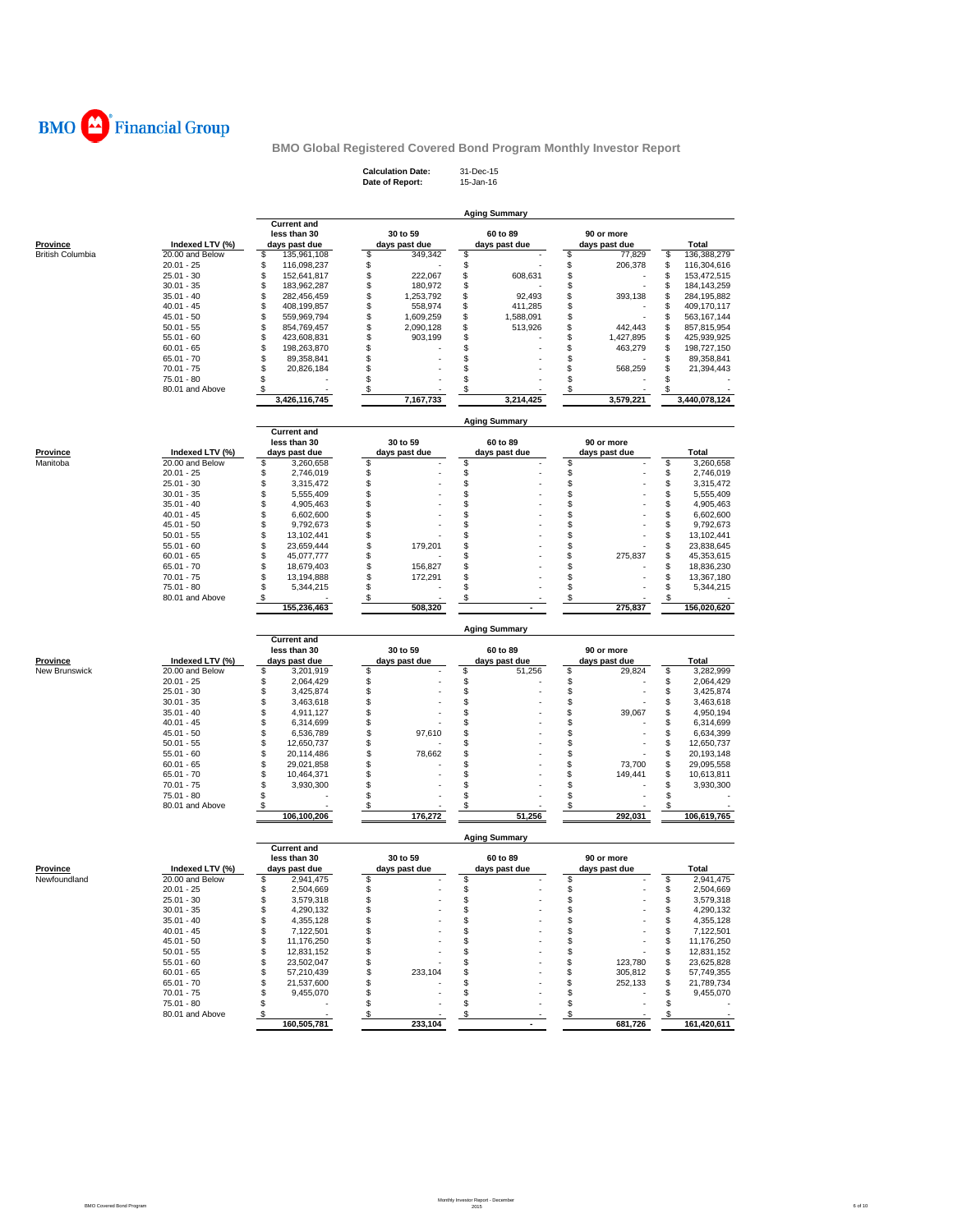

|                       |                               |                                            | <b>Calculation Date:</b><br>Date of Report: | 31-Dec-15<br>15-Jan-16    |                                |                                       |
|-----------------------|-------------------------------|--------------------------------------------|---------------------------------------------|---------------------------|--------------------------------|---------------------------------------|
|                       |                               | <b>Current and</b>                         |                                             | <b>Aging Summary</b>      |                                |                                       |
| <b>Province</b>       | Indexed LTV (%)               | less than 30<br>days past due              | 30 to 59<br>days past due                   | 60 to 89<br>days past due | 90 or more<br>days past due    | Total                                 |
| Northwest Territories | 20.00 and Below               | S                                          | \$                                          | \$                        | \$                             | \$                                    |
|                       | $20.01 - 25$                  | S                                          | \$                                          | \$                        | \$                             | \$                                    |
|                       | $25.01 - 30$                  | S                                          | \$                                          | \$                        | \$                             | \$                                    |
|                       | $30.01 - 35$                  | S                                          | \$                                          | \$                        | \$                             | \$                                    |
|                       | $35.01 - 40$<br>$40.01 - 45$  | S<br>S                                     | \$<br>\$                                    | \$<br>\$                  | \$<br>\$                       | \$<br>\$                              |
|                       | $45.01 - 50$                  | S                                          | \$                                          | \$                        | \$                             | \$                                    |
|                       | $50.01 - 55$                  | S                                          | \$                                          | S                         | \$                             | s                                     |
|                       | $55.01 - 60$                  | S                                          | \$                                          | \$                        | \$                             | \$                                    |
|                       | $60.01 - 65$                  | S                                          | \$                                          | \$                        | \$                             | \$                                    |
|                       | $65.01 - 70$                  | S                                          | \$                                          | \$                        | \$                             | s                                     |
|                       | $70.01 - 75$<br>75.01 - 80    | S<br>S                                     | \$<br>\$                                    | \$<br>S                   | \$<br>\$                       | S<br>s                                |
|                       | 80.01 and Above               | \$                                         | \$                                          | \$                        | \$                             | \$                                    |
|                       |                               | \$                                         | \$                                          | \$                        | \$                             | \$                                    |
|                       |                               |                                            |                                             | <b>Aging Summary</b>      |                                |                                       |
|                       |                               | <b>Current and</b>                         |                                             |                           |                                |                                       |
|                       |                               | less than 30                               | 30 to 59                                    | 60 to 89                  | 90 or more                     |                                       |
| Province              | Indexed LTV (%)               | days past due                              | days past due                               | days past due             | days past due                  | Total                                 |
| Nova Scotia           | 20.00 and Below               | 4,917,497<br>\$                            | \$                                          | \$                        | \$                             | \$<br>4,917,497                       |
|                       | $20.01 - 25$                  | \$<br>4,451,036                            | \$                                          | \$                        | \$                             | \$<br>4,451,036                       |
|                       | $25.01 - 30$<br>$30.01 - 35$  | \$<br>4,749,384<br>\$<br>8,514,188         | \$<br>\$<br>202,673                         | \$<br>\$                  | \$<br>\$                       | \$<br>4,749,384<br>\$<br>8,716,861    |
|                       | $35.01 - 40$                  | \$<br>7,581,406                            | \$<br>56,459                                | \$                        | \$                             | \$<br>7,637,865                       |
|                       | $40.01 - 45$                  | \$<br>13,618,709                           | \$                                          | \$                        | \$                             | \$<br>13,618,709                      |
|                       | $45.01 - 50$                  | \$<br>15,136,315                           | \$                                          | \$                        | \$                             | \$<br>15,136,315                      |
|                       | $50.01 - 55$                  | 24,470,359<br>\$                           | \$<br>147,357                               | \$                        | \$                             | \$<br>24,617,716                      |
|                       | $55.01 - 60$                  | \$<br>37,397,587                           | \$                                          | \$                        | \$                             | S<br>37,397,587                       |
|                       | $60.01 - 65$                  | \$<br>71,433,582                           | \$                                          | \$<br>411,800             | \$                             | S<br>71,845,382                       |
|                       | $65.01 - 70$<br>$70.01 - 75$  | \$<br>41,233,721<br>\$<br>36,343,410       | \$<br>\$                                    | \$<br>\$                  | \$<br>\$                       | S<br>41,233,721<br>S<br>36,343,410    |
|                       | 75.01 - 80                    | \$<br>7,389,319                            | \$                                          | \$<br>394,513             | \$                             | 7,783,832<br>S                        |
|                       | 80.01 and Above               | \$                                         | \$                                          | \$                        | \$                             | \$                                    |
|                       |                               | 277,236,514                                | 406,489                                     | 806,313                   |                                | 278,449,316                           |
|                       |                               |                                            |                                             | <b>Aging Summary</b>      |                                |                                       |
|                       |                               | <b>Current and</b><br>less than 30         | 30 to 59                                    | 60 to 89                  | 90 or more                     |                                       |
| <b>Province</b>       | Indexed LTV (%)               | days past due                              | days past due                               | days past due             | days past due                  | Total                                 |
| Nunavut               | 20.00 and Below               | S                                          | \$                                          | \$                        | \$                             | \$                                    |
|                       | $20.01 - 25$                  | S                                          | \$                                          | \$                        | \$                             | \$                                    |
|                       | $25.01 - 30$                  | S                                          | \$                                          | \$                        | \$                             | \$                                    |
|                       | $30.01 - 35$<br>$35.01 - 40$  | S<br>S                                     | \$<br>\$                                    | \$<br>\$                  | \$<br>\$                       | \$<br>\$                              |
|                       | $40.01 - 45$                  | S                                          | \$                                          | \$                        | \$                             | \$                                    |
|                       | $45.01 - 50$                  | S                                          | \$                                          | S                         | \$                             | s                                     |
|                       | $50.01 - 55$                  | S                                          | \$                                          | \$                        | \$                             | \$                                    |
|                       | $55.01 - 60$                  | S                                          | \$                                          | \$                        | \$                             | \$                                    |
|                       | $60.01 - 65$                  | S                                          | \$                                          | \$                        | \$                             | \$                                    |
|                       | $65.01 - 70$                  | S<br>S                                     | \$<br>\$                                    | \$<br>S                   | \$                             | s                                     |
|                       | $70.01 - 75$<br>75.01 - 80    | S                                          | \$                                          | \$                        | \$<br>\$                       | \$<br>\$                              |
|                       | 80.01 and Above               | \$                                         | \$                                          | \$                        | \$                             | \$                                    |
|                       |                               | \$<br>ä,                                   | \$<br>÷.                                    | \$                        | \$                             | \$                                    |
|                       |                               |                                            |                                             | <b>Aging Summary</b>      |                                |                                       |
|                       |                               | <b>Current and</b><br>less than 30         | 30 to 59                                    | 60 to 89                  | 90 or more                     |                                       |
| <b>Province</b>       | Indexed LTV (%)               | days past due                              | days past due                               | days past due             | days past due                  | <b>Total</b>                          |
| Ontario               | 20.00 and Below               | \$<br>171,807,890                          | \$<br>75,909                                | \$                        | \$<br>-1                       | \$<br>171,883,800                     |
|                       | $20.01 - 25$                  | 137,856,929<br>\$                          | \$<br>189,962                               | \$                        | \$<br>25,830                   | \$<br>138,072,722                     |
|                       | $25.01 - 30$                  | \$<br>193, 151, 662                        | \$<br>231,598                               | \$<br>139,055             | 107,411<br>\$                  | 193,629,727<br>\$                     |
|                       | $30.01 - 35$                  | \$<br>232,430,368                          | \$<br>698,241                               | 185,004<br>\$             | \$                             | \$<br>233,313,613                     |
|                       | $35.01 - 40$                  | \$<br>314,044,406                          | \$<br>263,088                               | \$<br>109,423             | \$<br>338,229                  | 314,755,146<br>\$                     |
|                       | $40.01 - 45$<br>$45.01 - 50$  | \$<br>405,625,697<br>\$<br>603,569,364     | \$<br>282,109<br>\$<br>1,903,066            | \$<br>639,723<br>\$       | \$<br>681,895<br>\$<br>213,302 | \$<br>406,589,701<br>606,325,455<br>s |
|                       | $50.01 - 55$                  | \$<br>836,654,178                          | \$<br>3,042,668                             | 211,969<br>\$             | \$<br>597,297                  | 840,506,113<br>\$                     |
|                       | $55.01 - 60$                  | \$<br>1,034,906,807                        | \$<br>2,112,127                             | \$<br>2,017,289           | \$<br>196,520                  | \$<br>1,039,232,742                   |
|                       |                               |                                            | \$<br>3,114,269                             | \$<br>626,686             | \$<br>455,041                  | 665,808,391<br>\$                     |
|                       | $60.01 - 65$                  | \$<br>661,612,395                          |                                             |                           |                                |                                       |
|                       | $65.01 - 70$                  | \$<br>314,277,595                          | \$<br>414,806                               | \$<br>217,202             | \$<br>992,099                  | \$<br>315,901,701                     |
|                       | $70.01 - 75$                  | 180,296,792<br>\$                          | \$<br>467,757                               | \$                        | \$                             | 180,764,549<br>\$                     |
|                       | 75.01 - 80<br>80.01 and Above | \$<br>20,519,230<br>\$<br><b>San Adams</b> | \$<br>\$<br>٠                               | 66,337<br>\$<br>\$        | \$<br>\$                       | \$<br>20,585,567<br>\$                |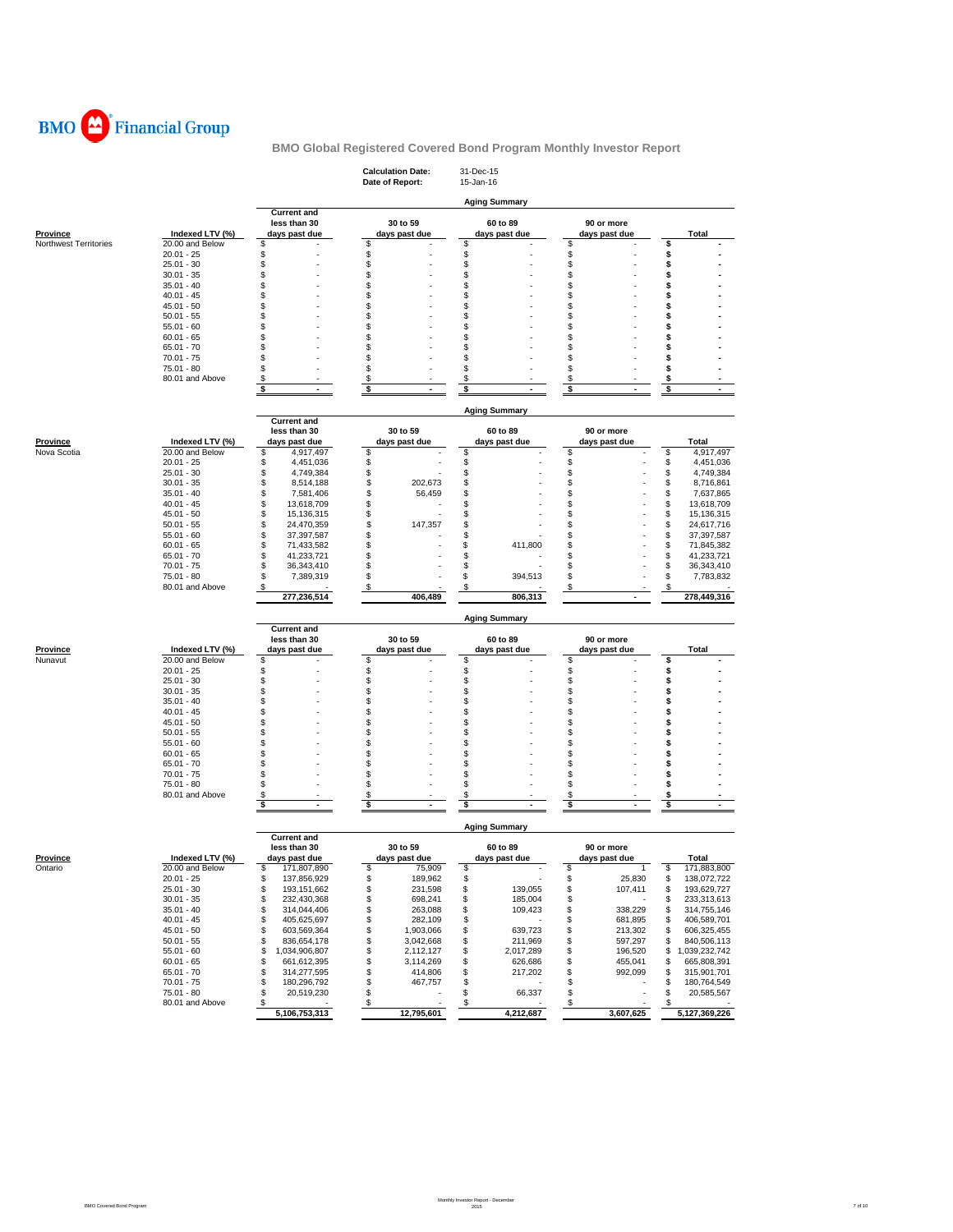

|                                      |                                    |                                        | <b>Calculation Date:</b><br>Date of Report: | 31-Dec-15<br>15-Jan-16    |                                    |                                      |
|--------------------------------------|------------------------------------|----------------------------------------|---------------------------------------------|---------------------------|------------------------------------|--------------------------------------|
|                                      |                                    |                                        |                                             |                           |                                    |                                      |
|                                      |                                    | <b>Current and</b>                     |                                             | <b>Aging Summary</b>      |                                    |                                      |
|                                      |                                    | less than 30                           | 30 to 59                                    | 60 to 89                  | 90 or more                         |                                      |
| <b>Province</b>                      | Indexed LTV (%)                    | days past due                          | days past due                               | days past due             | days past due                      | <b>Total</b>                         |
| Prince Edward Island                 | 20.00 and Below                    | \$<br>695,067                          | \$                                          | \$                        | \$                                 | \$<br>695,067                        |
|                                      | $20.01 - 25$                       | \$<br>362,843                          | \$                                          | \$                        | \$                                 | \$<br>362,843                        |
|                                      | $25.01 - 30$<br>$30.01 - 35$       | \$<br>1,101,390<br>\$<br>1,256,645     | \$<br>\$                                    | \$<br>\$                  | \$<br>\$                           | \$<br>1,101,390<br>S<br>1,256,645    |
|                                      | $35.01 - 40$                       | \$<br>1,272,555                        | \$                                          | \$                        | \$                                 | \$<br>1,272,555                      |
|                                      | $40.01 - 45$                       | \$<br>2,442,359                        | \$                                          | \$                        | \$                                 | S<br>2,442,359                       |
|                                      | $45.01 - 50$                       | \$<br>2,483,536                        | \$                                          | \$                        | \$                                 | \$<br>2,483,536                      |
|                                      | $50.01 - 55$                       | \$<br>5,412,780                        | \$                                          | \$                        | \$                                 | S<br>5,412,780                       |
|                                      | $55.01 - 60$<br>$60.01 - 65$       | \$<br>8,467,405<br>\$<br>11,896,259    | \$<br>\$                                    | \$<br>\$<br>176,914       | \$<br>\$                           | S<br>8,467,405<br>\$<br>12,073,173   |
|                                      | $65.01 - 70$                       | \$<br>3,643,615                        | \$                                          | \$                        | \$                                 | \$<br>3,643,615                      |
|                                      | $70.01 - 75$                       | \$<br>1,116,386                        | \$                                          | \$                        | \$                                 | S<br>1,116,386                       |
|                                      | 75.01 - 80                         | \$                                     | \$                                          | \$                        | \$                                 | \$                                   |
|                                      | 80.01 and Above                    | \$                                     | \$                                          | \$                        | \$                                 | \$                                   |
|                                      |                                    | 40,150,840                             |                                             | 176.914                   |                                    | 40,327,755                           |
|                                      |                                    |                                        |                                             | <b>Aging Summary</b>      |                                    |                                      |
|                                      |                                    | <b>Current and</b><br>less than 30     | 30 to 59                                    | 60 to 89                  | 90 or more                         |                                      |
| Province                             | Indexed LTV (%)                    | days past due                          | days past due                               | days past due             | days past due                      | Total                                |
| Quebec                               | 20.00 and Below                    | \$<br>38,750,974                       | \$                                          | \$                        | \$<br>12,038                       | \$<br>38,763,012                     |
|                                      | $20.01 - 25$                       | \$<br>30,317,893                       | \$                                          | \$<br>36,961              | \$<br>81,880                       | \$<br>30,436,733                     |
|                                      | $25.01 - 30$                       | \$<br>35,090,731                       | \$                                          | \$                        | \$                                 | 35,090,731<br>S                      |
|                                      | $30.01 - 35$                       | \$<br>45,937,782                       | \$                                          | \$                        | \$                                 | S<br>45,937,782                      |
|                                      | $35.01 - 40$<br>$40.01 - 45$       | \$<br>56,963,907<br>\$<br>76,704,945   | \$<br>49,103<br>\$                          | \$<br>296,205<br>\$       | \$<br>\$                           | \$<br>57,309,215<br>S<br>76,704,945  |
|                                      | $45.01 - 50$                       | \$<br>100,444,630                      | \$<br>301,571                               | \$<br>348,469             | \$<br>261,573                      | \$<br>101,356,242                    |
|                                      | $50.01 - 55$                       | \$<br>130,409,845                      | \$<br>179,817                               | \$                        | \$                                 | S<br>130,589,662                     |
|                                      | $55.01 - 60$                       | \$<br>167,275,398                      | \$<br>797,131                               | \$<br>484,556             | \$<br>274,374                      | \$<br>168,831,458                    |
|                                      | $60.01 - 65$                       | \$<br>330,560,377                      | \$<br>1,863,352                             | \$                        | \$<br>1,413,698                    | S<br>333,837,427                     |
|                                      | $65.01 - 70$<br>$70.01 - 75$       | \$<br>225,903,398<br>\$<br>334,518,328 | \$<br>479,985<br>\$<br>2,583,418            | \$<br>\$<br>93.515        | \$<br>1,126,168<br>\$<br>1,137,237 | S<br>227,509,550<br>338,332,499<br>S |
|                                      | 75.01 - 80                         | \$<br>101,670,048                      | \$<br>185,586                               | \$                        | \$<br>178,679                      | \$<br>102,034,314                    |
|                                      | 80.01 and Above                    | \$                                     | \$                                          | \$                        | \$                                 | \$.                                  |
|                                      |                                    | 1,674,548,257                          | 6,439,963                                   | 1,259,705                 | 4,485,646                          | 1,686,733,571                        |
|                                      |                                    |                                        |                                             | Aging Summary             |                                    |                                      |
|                                      |                                    | <b>Current and</b>                     |                                             |                           |                                    |                                      |
| <b>Province</b>                      | Indexed LTV (%)                    | less than 30<br>days past due          | 30 to 59<br>days past due                   | 60 to 89<br>days past due | 90 or more<br>days past due        |                                      |
| Saskatchewan                         |                                    |                                        | \$                                          | \$                        | \$                                 | Total<br>\$<br>4,901,472             |
|                                      |                                    |                                        |                                             |                           |                                    |                                      |
|                                      | 20.00 and Below<br>$20.01 - 25$    | \$<br>4,901,472                        |                                             |                           |                                    |                                      |
|                                      | $25.01 - 30$                       | \$<br>3,992,795<br>\$<br>4,754,046     | \$<br>\$                                    | \$<br>\$                  | \$<br>\$                           | 3,992,795<br>\$<br>\$<br>4,754,046   |
|                                      | $30.01 - 35$                       | \$<br>9,224,701                        | \$                                          | \$                        | \$                                 | \$<br>9,224,701                      |
|                                      | $35.01 - 40$                       | \$<br>10,165,763                       | \$                                          | \$                        | \$                                 | S<br>10,165,763                      |
|                                      | $40.01 - 45$                       | \$<br>14,761,667                       | \$                                          | \$                        | \$                                 | S<br>14,761,667                      |
|                                      | $45.01 - 50$                       | \$<br>29,370,486                       | \$                                          | \$                        | \$                                 | S<br>29,370,486<br>S                 |
|                                      | $50.01 - 55$<br>$55.01 - 60$       | \$<br>80,675,427<br>\$<br>114,704,439  | 69,548<br>\$<br>\$<br>520,343               | \$<br>\$                  | \$<br>495,069<br>\$                | 81,240,044<br>S<br>115,224,782       |
|                                      | $60.01 - 65$                       | \$<br>58,575,359                       | \$                                          | \$                        | \$                                 | S<br>58,575,359                      |
|                                      | $65.01 - 70$                       | \$<br>13,866,494                       | \$                                          | \$                        | \$                                 | S<br>13,866,494                      |
|                                      | $70.01 - 75$                       | \$<br>10,428,968                       | \$                                          | \$                        | \$                                 | \$<br>10,428,968                     |
|                                      | 75.01 - 80<br>80.01 and Above      | \$<br>\$                               | \$<br>\$                                    | \$<br>\$                  | \$<br>\$                           | \$<br>\$                             |
|                                      |                                    | 355,421,617                            | 589,892                                     |                           | 495,069                            | 356,506,578                          |
|                                      |                                    |                                        |                                             | <b>Aging Summary</b>      |                                    |                                      |
|                                      |                                    | <b>Current and</b>                     |                                             |                           |                                    |                                      |
|                                      |                                    | less than 30                           | 30 to 59                                    | 60 to 89                  | 90 or more                         |                                      |
| <b>Province</b><br>Yukon Territories | Indexed LTV (%)<br>20.00 and Below | days past due<br>Ş                     | days past due                               | days past due             | days past due                      | Total                                |
|                                      | $20.01 - 25$                       | \$                                     | \$                                          | \$                        | \$                                 | s                                    |
|                                      | $25.01 - 30$                       | \$                                     | \$                                          | \$                        | \$                                 | \$                                   |
|                                      | $30.01 - 35$                       | \$                                     | \$                                          | \$                        | \$                                 | \$                                   |
|                                      | $35.01 - 40$                       | \$                                     | \$<br>\$                                    | \$                        | \$                                 | \$                                   |
|                                      | $40.01 - 45$<br>$45.01 - 50$       | \$<br>\$                               | \$                                          | \$<br>\$                  | \$<br>\$                           | \$<br>\$                             |
|                                      | $50.01 - 55$                       | \$                                     | S                                           | \$                        | \$                                 | \$                                   |
|                                      | $55.01 - 60$                       | \$                                     | \$                                          | \$                        | \$                                 | s                                    |
|                                      | $60.01 - 65$                       | \$                                     | \$                                          | \$                        | \$                                 | \$                                   |
|                                      | $65.01 - 70$                       | \$                                     | \$                                          | \$                        | \$                                 | \$                                   |
|                                      | 70.01 - 75                         | \$                                     | \$<br>\$                                    | \$                        | \$                                 | \$                                   |
|                                      | 75.01 - 80<br>80.01 and Above      | \$<br>\$<br>\$                         | \$                                          | \$<br>\$<br>\$            | \$<br>\$<br>\$                     | \$<br>\$<br>\$                       |

<sup>(1)</sup> Value as determined by adjusting, not less than quarterly, the Original Market Value utilizing the Indexation Methodology (see Appendix for details) for subsequent price developments.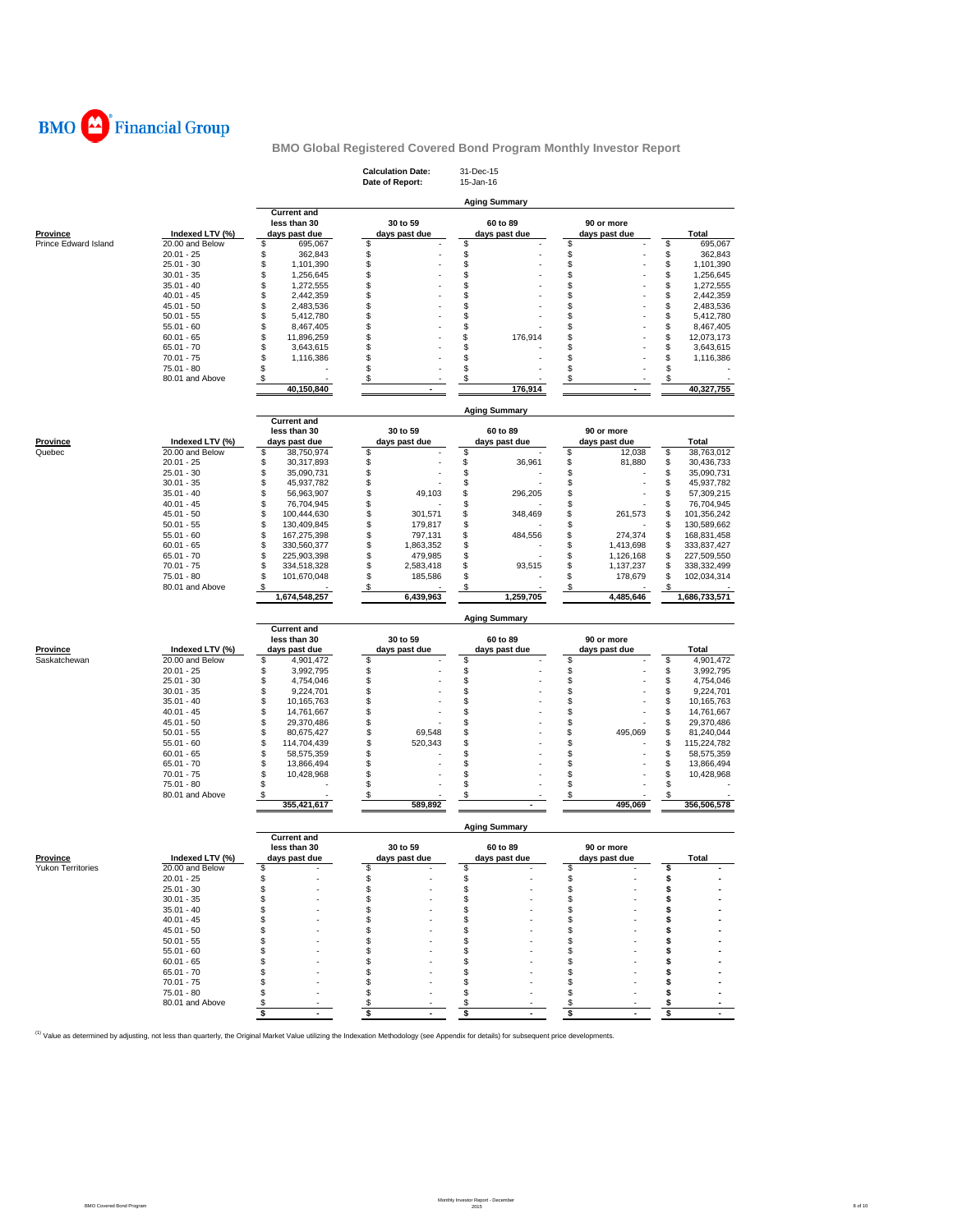

**Calculation Date:** 31-Dec-15 **Date of Report:** 15-Jan-16

**Cover Pool - Current LTV Distribution by Credit Score (1)**

|                 |             |             |     | <b>Credit Scores</b> |   |               |               |               |                |
|-----------------|-------------|-------------|-----|----------------------|---|---------------|---------------|---------------|----------------|
| Indexed LTV (%) | <600        | $600 - 650$ |     | 651 - 700            |   | 701 - 750     | 751 - 800     | >800          | Total          |
| 20,00 and Below | 31.726.695  | 8.431.955   | \$. | 22.612.648           |   | 61.016.954    | 157.863.832   | 124.100.124   | 405.752.208    |
| $20.01 - 25$    | 24.436.905  | 11.408.413  |     | 23.109.221           |   | 55,302,364    | 129.139.775   | 86.432.877    | 329.829.554    |
| $25.01 - 30$    | 34.082.354  | 15.503.759  |     | 36.543.583           |   | 87.070.758    | 168.145.282   | 105.213.508   | 446.559.244    |
| $30.01 - 35$    | 51.597.685  | 19,212,920  |     | 42,518,581           |   | 111.911.106   | 215.944.424   | 112.510.747   | 553,695,464    |
| $35.01 - 40$    | 64.142.738  | 29.485.377  |     | 69.955.402           |   | 154.651.718   | 289.020.660   | 136,598,012   | 743,853,907    |
| $40.01 - 45$    | 96.708.687  | 38.373.774  |     | 102.632.790          | S | 222.202.589   | 400.145.177   | 169.614.342   | 1.029.677.358  |
| $45.01 - 50$    | 134.168.035 | 66.795.477  |     | 172.485.918          |   | 323.296.420   | 539.103.763   | 214.595.644   | 1.450.445.258  |
| $50.01 - 55$    | 180.764.649 | 95.310.044  |     | 252,076,158          |   | 521,467,362   | 828,726,025   | 264,321,504   | 2,142,665,741  |
| $55.01 - 60$    | 173.021.164 | 104.159.129 |     | 242.242.118          |   | 501.114.275   | 792.043.559   | 280.663.171   | 2.093.243.417  |
| $60.01 - 65$    | 117.596.472 | 102.429.270 |     | 260.413.810          |   | 469.488.526   | 664.751.411   | 208.085.380   | 1,822,764,870  |
| $65.01 - 70$    | 45.747.480  | 54.911.748  |     | 134.712.087          |   | 250.379.368   | 333.387.062   | 104.846.230   | 923.983.976    |
| $70.01 - 75$    | 36.963.604  | 40.517.097  |     | 110.976.696          |   | 194.298.712   | 247.362.202   | 77.763.583    | 707.881.893    |
| 75.01 - 80      | 8.026.254   | 6,825,016   |     | 33,729,433           |   | 64,575,124    | 63,858,526    | 18.217.331    | 195,231,684    |
| 80.01 and Above |             |             |     |                      |   |               |               |               |                |
|                 | 998.982.721 | 593.363.980 |     | 1.504.008.445        |   | 3.016.775.276 | 4.829.491.700 | 1.902.962.452 | 12.845.584.573 |

<sup>(1)</sup> Market Value as determined by adjusting, not less than quarterly, the Original Market Value utilizing the Indexation Methodology (see Appendix for details) for subsequent price developments.